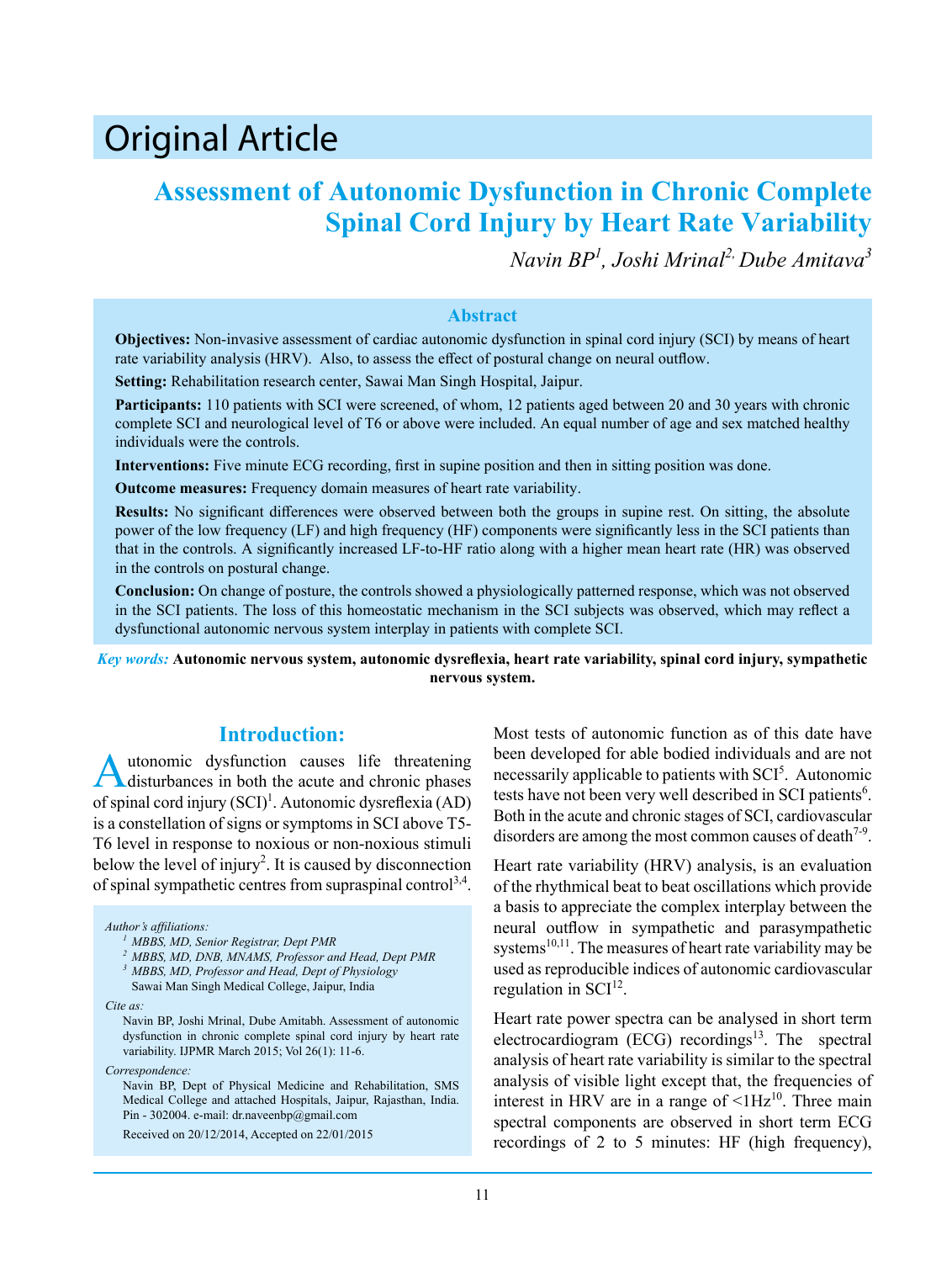LF (low frequency) and VLF (very low frequency) components $13$ . The genesis and the constituent parameters of HRV have been an issue of contention and intrigue. Using pharmacological blockade, it has been observed that the vagal influences appear to be present in both the low frequency (LF) and high frequency (HF) components of HRV during supine and upright postures, while sympathetic activity contributes to the low frequency component of HRV only during upright posture $^{14}$ . The genesis of very low frequency (VLF) component is much less defined $15$ .

The objective of the study was to noninvasively assess cardiac autonomic dysfunction in patients with SCI by short term HRV analysis and to observe the effect of change in posture on the neural outflow.

# **Materials and Methods:**

The present study was a hospital based comparative evaluation done in the Departments of Physical Medicine and Rehabilitation and Physiology at Sawai Man Singh Medical College, India, wherein patients in the indoor ward of the Department of Physical Medicine and Rehabilitation were recruited for the proposed research protocol. Ethical clearance was obtained from the institution's ethical clearance committee. Informed and written consent were taken prior to start of the study.

Patients with chronic ( $\geq 6$  months post-injury) complete SCI, in the age range of 20 to 30 years with a neurological level of T6 or above were included in the study. As aging has an effect on parameters of HRV, a range of 10 years was chosen for age in the inclusion criteria. An equal number of age and sex matched healthy individuals acted as controls.

Patients with a traumatic brain injury, acute SCI  $(66)$ months post-injury), non-traumatic SCI, incomplete SCI or those with systemic illness such as diabetes mellitus, renal failure, heart failure or cardiac arrhythmia were excluded. Patients with severe spasticity or pressure ulcers interfering with proper positioning were excluded. Patients were instructed to stop anticholinergics 12 hours prior to the study. Patients and controls were instructed to abstain from caffeinated drinks, tea, alcohol or smoking for at least 12 hours prior to the study. They did not perform physical exercise for at least 24 hours prior to the study and were asked not to take any solid food by mouth two hours prior to the study.

Neurological examination was done on the day of the study and ASIA impairment scale15 was used to evaluate the severity of neurological impairment. The

participants were instructed to empty the bladder (if not on continuous bladder drainage by a suprapubic or transurethral catheter) then to relax, lie down quietly for about 20 minutes prior to the HRV testing, for stabilisation of the cardiovascular parameters. They were instructed to be awake throughout the period of study. Five minutes short term ECG based recordings with a sampling rate of 500Hz was done using HRV Soft\_version1.1 (AIIMS and MICT, New Delhi) with an ambient room temperature maintained between 24°C and 25°C. The study was initially done in supine position followed by postural change to sitting position with both knees in flexion. The R-wave (QRS complex) fiducial point identification and manual editing was done. This was followed by offline analysis of the data in frequency domain. The data was expressed as mean±s.d.

**Statistics:** The statistical analyses were performed using "R" version 2.10.1<sup>16</sup> and RKWard<sup>17</sup>. Raw data was used for the analysis. Data was tested for normality using Kolmogorov and Smirnov distributions. Comparison between and within groups was performed using Wilcoxon rank-sum test with continuity correction. Unpaired t-test was used to compare the demographic variables between the patients and controls. The level of significance was set at  $p<0.05$ .

## **Results:**

One hundred and ten patients with SCI were screened for fulfilling the inclusion and exclusion criteria. The present study comprised 12 male patients with a chronic complete SCI, whom eight patients were complete tetraplegics with a cervical SCI and four patients had complete paraplegia with thoracic SCI (Table 1).

There were no significant differences between age of the patients (mean 25.66 years, SD 2.6) and the controls (mean 25.08 years, SD 1.72). Although, we had assessed two female patients, we had to exclude them from the analysis for reasons that statistical comparisons could not be made due to the small sample size in this particular sex group. One male patient was excluded from the analysis due to the presence of ectopics in the ECG recording. Mean time since trauma to testing was 24.8±21.7 months.

#### **A. Comparison between SCI patients and controls**

*Supine position:* No significant differences could be observed between both the groups in frequency domain of HRV and mean heart rate (HR) in supine rest.

*Sitting position:* The absolute power of the low frequency (LF) and high frequency (HF) components were significantly less in the SCI patients (Figs 1 and 2) than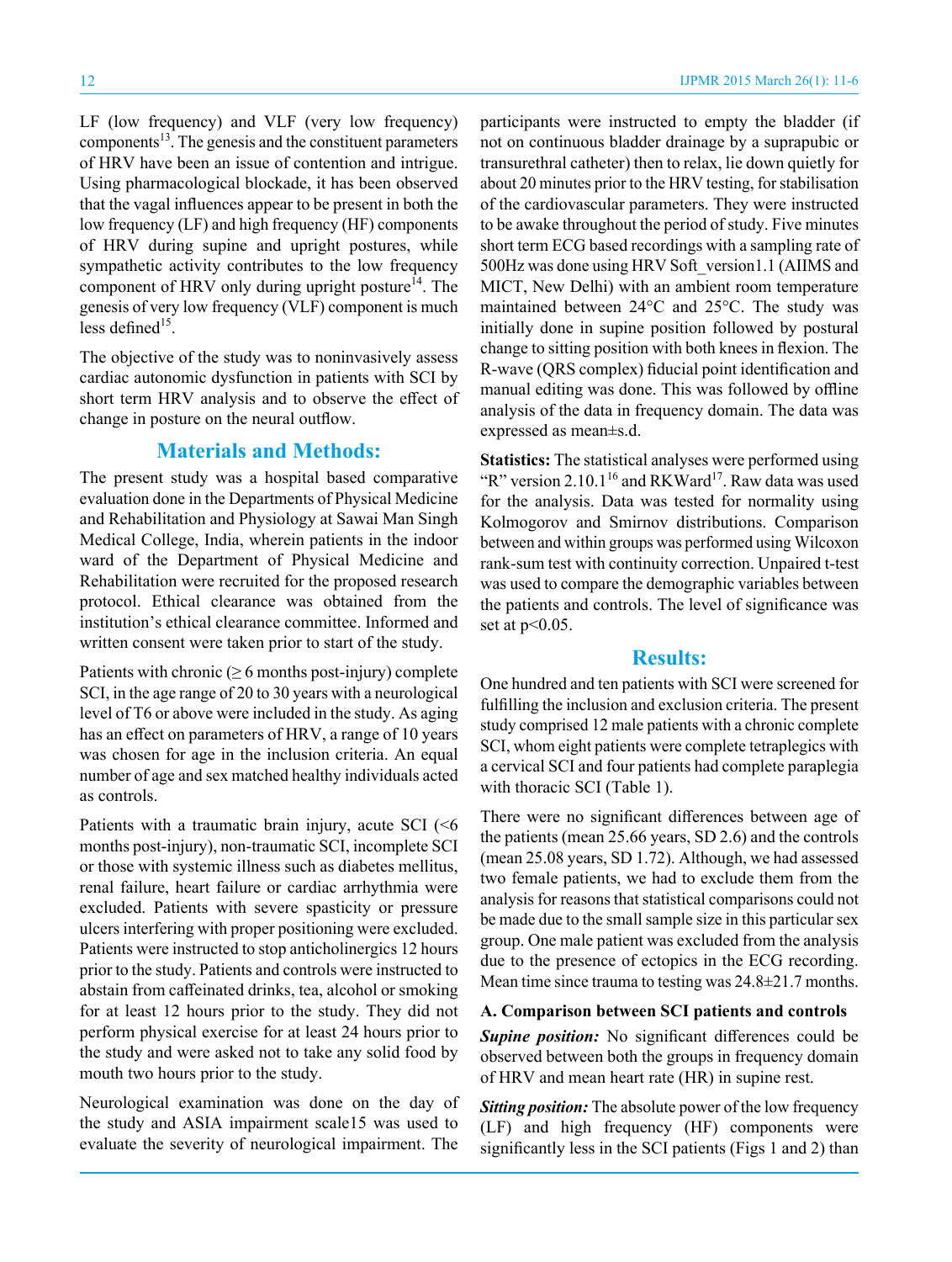that in the controls  $(p=0.038$  and 0.044, respectively). The mean heart rate (HR) was significantly higher in the SCI group than that observed in the control group  $(p=0.0001)$ .

#### **B. Effect of postural change in SCI patients**

No significant differences could be appreciated in the frequency domain on change of posture from supine to sitting position in the SCI patients. The mean heart rate (HR) was significantly high in the sitting position (Fig 3) than in the supine position  $(p=0.004)$ .

#### **C. Effect of postural change in controls**

A significantly increased LF-to-HF ratio was observed on sitting position (Fig 4) as compared to that in supine position ( $p=0.034$ ).

A significant increase in power in the low frequency (LF) range expressed in normalised units (Fig 5) and a significant decrease in the power in the high frequency (HF) range expressed in normalised units (Fig 6) was observed ( $p=0.042$ ). The mean heart rate (HR) was significantly high in the sitting position as compared to that in supine position  $(p=0.0038)$ .

#### **Discussion:**

In 10 healthy subjects, using ganglion blockade it has been observed that the R-R variability under supine resting conditions with spontaneous breathing, at all measured frequencies is predominantly controlled by autonomic neural activity<sup>18</sup>.

The present study observed no significant difference in resting heart rate in supine position between patients with complete SCI and that of controls. This finding is in agreement with the study by Gao *et al*19 who observed a similar trend in their study on nine SCI individuals (lesion C4-T5). They demonstrated significantly low total body noradrenaline spillover with similar baroreceptor reflex sensitivity and haemodynamic profile compared to that observed in able-bodied controls at rest. Otsuka et al<sup>20</sup> noted that trained complete tetraplegic men had a lower heart rate at rest when compared with untrained

| Sl. No         | Age<br>(years) | <b>Vertebral level</b> | Neurological<br>level | Autonomic dysreflexia<br>(+ present; - absent) | Time since injury<br>(months) |  |  |
|----------------|----------------|------------------------|-----------------------|------------------------------------------------|-------------------------------|--|--|
| 1              | 29             | #C5                    | C <sub>5</sub>        | $^{+}$                                         | 60                            |  |  |
| $\overline{2}$ | 24             | # $C5$                 | C4                    | $+$                                            | 77                            |  |  |
| 3              | 29             | $D/L$ C4-C5            | C4                    | $+$                                            | 11                            |  |  |
| $\overline{4}$ | 26             | #C4-C6                 | C4                    | $+$                                            | 11                            |  |  |
| 5              | 25             | #D/LC4-C5              | C <sub>5</sub>        | $+$                                            | 22                            |  |  |
| 6              | 21             | $\#C7$                 | C6                    |                                                | 34                            |  |  |
| 7              | 22             | $D/L$ C6-C7            | C7                    | $+$                                            | 13                            |  |  |
| 8              | 25             | $D/L$ C4-C5            | C7                    | $+$                                            | 10                            |  |  |
| 9              | 29             | #T3, T10               | T <sub>5</sub>        | $+$                                            | 20                            |  |  |
| 10             | 27             | #T6                    | T <sub>5</sub>        |                                                | 16                            |  |  |
| 11             | 25             | $#T2-T4$               | T <sub>5</sub>        | $+$                                            | 12                            |  |  |
| 12             | 26             | #D/L T6-T7             | T <sub>6</sub>        | $+$                                            | 12                            |  |  |

**Table 1:** *Characteristics of the SCI Patients*

**Table 2:** *Values Expressed as Mean ± SD for Different Parameters of Heart Rate Variability in SCI Patients and the Controls during Rest and while Sitting*

| <b>Parameters</b>                    | <b>Supine patient</b> | <b>Supine control</b> | <b>Sitting patient</b> | <b>Sitting control</b> |
|--------------------------------------|-----------------------|-----------------------|------------------------|------------------------|
| LFnu (normalised units)              | $46.47 \pm 21.29$     | $50.61 \pm 9.51$      | $62.87 \pm 22.28$      | 58.98±16.83            |
| HFnu (normalised units)              | $53.52 \pm 21.29$     | $49.39 \pm 9.51$      | $37.12 \pm 22.28$      | $41.01 \pm 16.83$      |
| LE:HF                                | $1.21 \pm 0.99$       | $1.09 \pm 0.39$       | $4.08\pm6.19$          | $1.9 \pm 1.4$          |
| VLF power (msec <sup>2</sup> /Hz)    | $2097.8 \pm 4697$     | $852.9 \pm 295$       | $2990.4 \pm 5277$      | $1189.24\pm1150.5$     |
| LF power ( $msec^2/Hz$ )             | $689.02\pm926.13$     | $677.53 \pm 294.7$    | $478.91\pm353$         | 791.27±404.1           |
| HF power ( $msec^2/Hz$ )             | $896.4 \pm 1135$      | 762.99±654.94         | $312.73 \pm 31.74$     | 569.86±347.56          |
| Mean heart rate (HR in beats/minute) | $75.16 \pm 11.43$     | $67.33 \pm 9.17$      | $91.16 \pm 7.29$       | $72.33\pm8.6$          |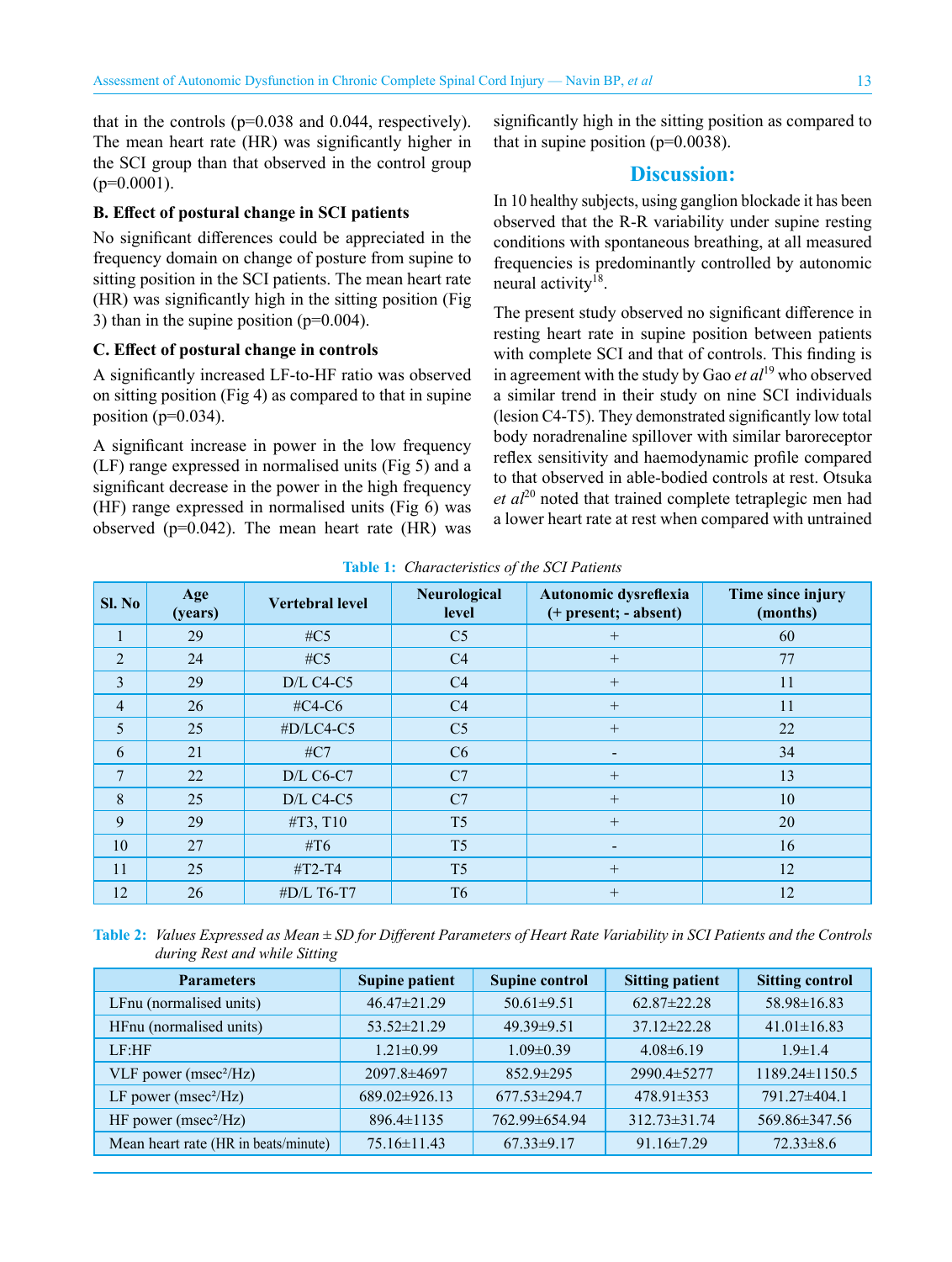tetraplegic men and controls. Moreover, no significant differences could be appreciated in the frequency domain parameters of HRV in supine position between the two groups in the present research work, which is in agreement with the previous studies of Otsuka *et al*<sup>20</sup> and Koh *et al*<sup>21</sup>. Otsuka *et al*<sup>20</sup> found no differences in the R-R interval power spectra among trained complete tetraplegic men, untrained complete tetraplegic men and that of the controls. However, in contrast to the findings of the present study, Guzzetti *et al*<sup>22</sup> observed significantly

high power spectral density of HF component with absent or reduced LF component (expressed in normalised units) at rest in patients with complete quadriplegia than in the controls. In the present study, a LF component could be appreciated in patients with complete quadriplegia at rest. Claydon and Krassioukov<sup>5</sup> on the other hand observed a long R-R interval profile, increased HF power with a reduced LF:HF ratio in patients with cervical SCI implicating parasympathetic predominance in such patients.









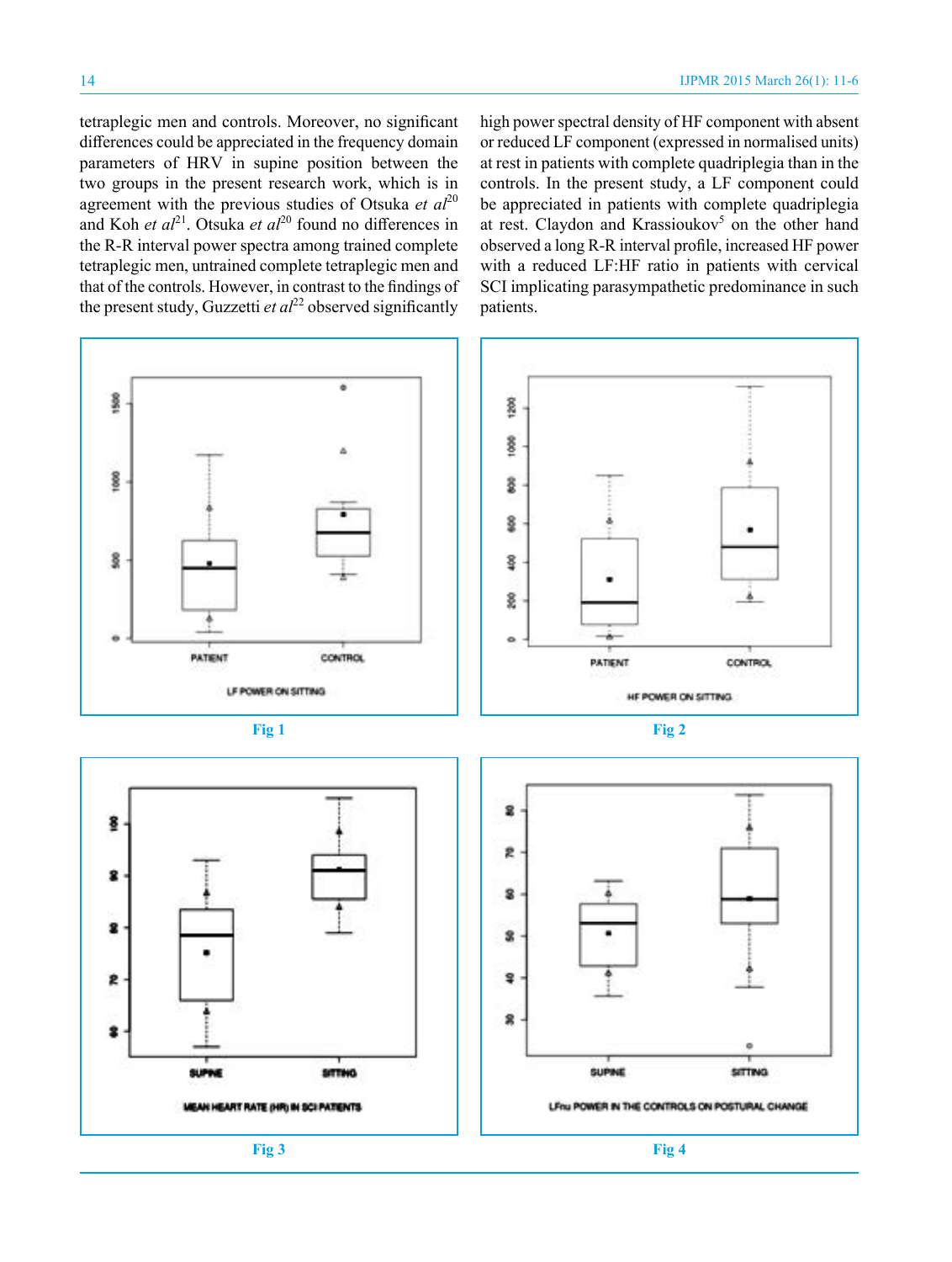

It is known that some of the autonomic disturbances are transient, whereas, others continue to persist for  $life^{23}$ . A new balance is reached few months after  $SCI<sup>23</sup>$ . In the present study, all the SCI patients were in the chronic phase post-injury. A new balance in the stable chronic phase of SCI, probably offers an explanation to the comparable autonomic neural modulations as observed by the insignificant differences in the frequency domain measures of HRV at rest.

A significantly reduced absolute power of LF and HF components of the frequency domain of HRV along with a significantly high mean heart rate (HR) could be appreciated in complete SCI patients on sitting as compared to that observed in the control population. It has been suggested that an increase in heart rate (HR), in association with a decrease in the power of LF and HF in the upright position, reflects vagal withdrawal with little increase in sympathetic drive to the heart<sup>5</sup>. Wecht *et al*<sup>24</sup> have reported significantly low LF:HF ratio, low LF power and a reduced heart rate in tetraplegics as compared to that of controls. A blunted heart rate response to vagal withdrawal (as elicited through head-up tilt maneuver in the experimental design) in tetraplegics (5 of the 7 tetraplegics so studied had an incomplete lesion) was observed by Wecht *et al*<sup>24</sup> in their study and the plausible rationale attributed to the observed phenomenon put forward by them is a reduced sympathetic cardiac modulation, limited ability of vagal withdrawal to influence heart rate (HR) and/or altered SA

node responsiveness to vagal withdrawal. However, in contrast to the above observations, an increase in heart rate with reduced absolute power of LF and HF components of HRV was observed in sitting position in patients with complete SCI in the present study, a finding that could be attributed to an intrinsic vagal withdrawal mechanism along with decreased sympathetic outflow.

Claydon and Krassioukov<sup>5</sup> observed that the R-R interval decreased significantly in SCI patients and controls in upright position. An higher heart rate in both trained and untrained persons with tetraplegia on change of position from supine to 60 degree was observed by Otsuka *et*   $al^{20}$ . The observation in the present study, is similar to the above studies.

In the upright position, an increase in normalised LF power and LF:HF ratio along with a decrease in the normalised HF power has been observed in the controls but not in SCI patients<sup>5</sup>. Similar results have been noted in the present study, a finding that reflects increased sympathetic with subsequent reduced parasympathetic modulation of the heart due to baroreflex mechanism.

#### **Conclusions:**

On change of posture, the controls showed a physiologically patterned response, which was not observed in the SCI patients. The loss of this homeostatic mechanism in the SCI patients was observed. SCI patients with a complete lesion may exhibit a dysfunctional autonomic nervous system interplay, wherein, the sympathovagal interplay